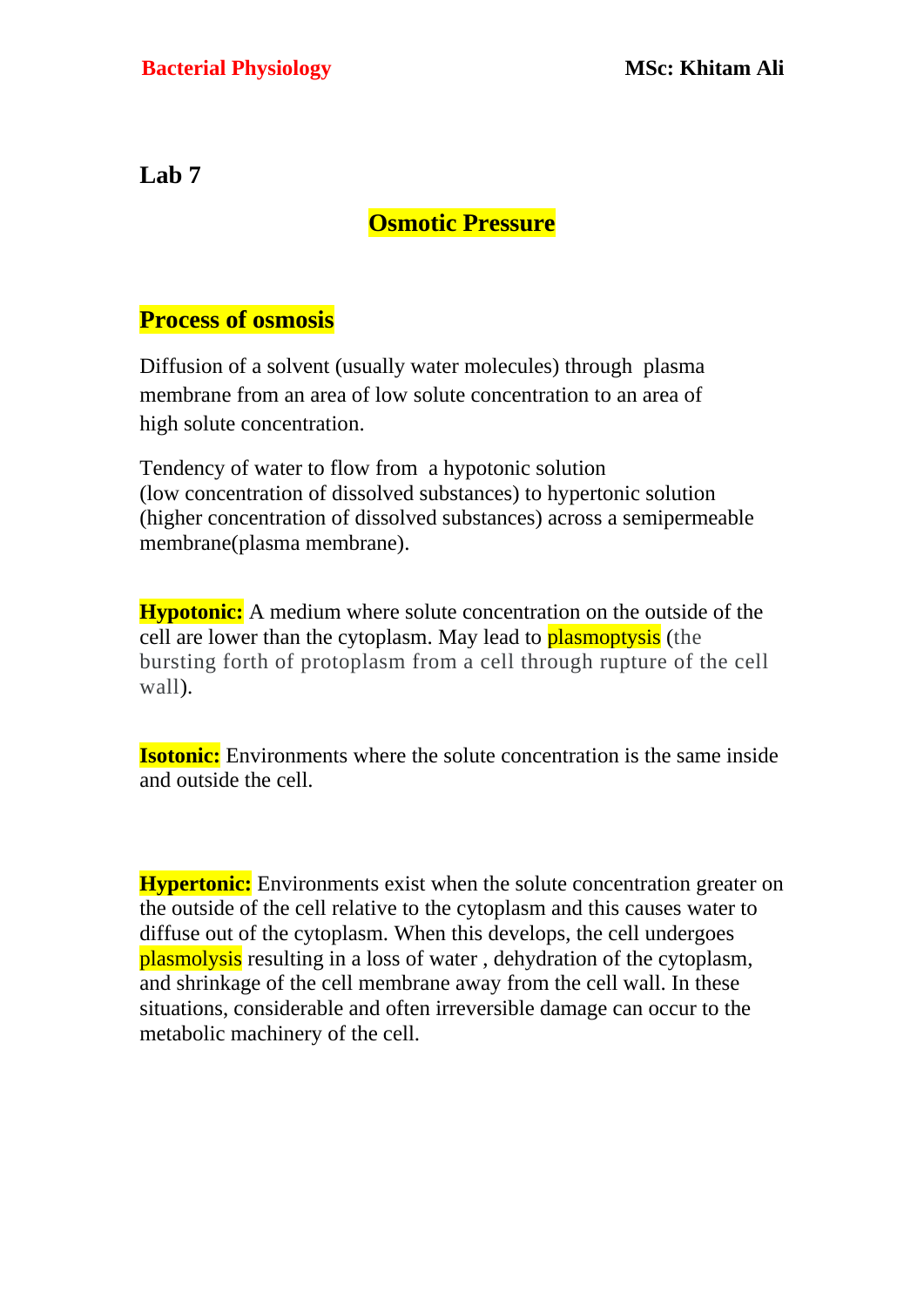

Microorganisms can be grouped based on their ability to cope with high osmotic pressure:

1-**Halophiles:** require high concentrations of sodium chloride to grow. examples are the halophilic bacteria that require 15-30% sodium chloride to grow and maintain integrity of their cell walls.

2-**Halotolerant:** are capable of growth in moderate concentrations of salt. For example Staphylococcus aureus can tolerate sodium chloride concentrations that approach 11%.

3-**Osmophiles:** which are able to grow in environments where sugar concentrations are excessive.( require high solute concentrations for growth).

## **Procedure of Osmotic Pressure:**

1-*E.coli* bacteria cultivate on nutrient broth at a temperature of 37°C for 24 hours (*E.coli* bacteria can tolerate NaCl concentration that approach 2- 5%).